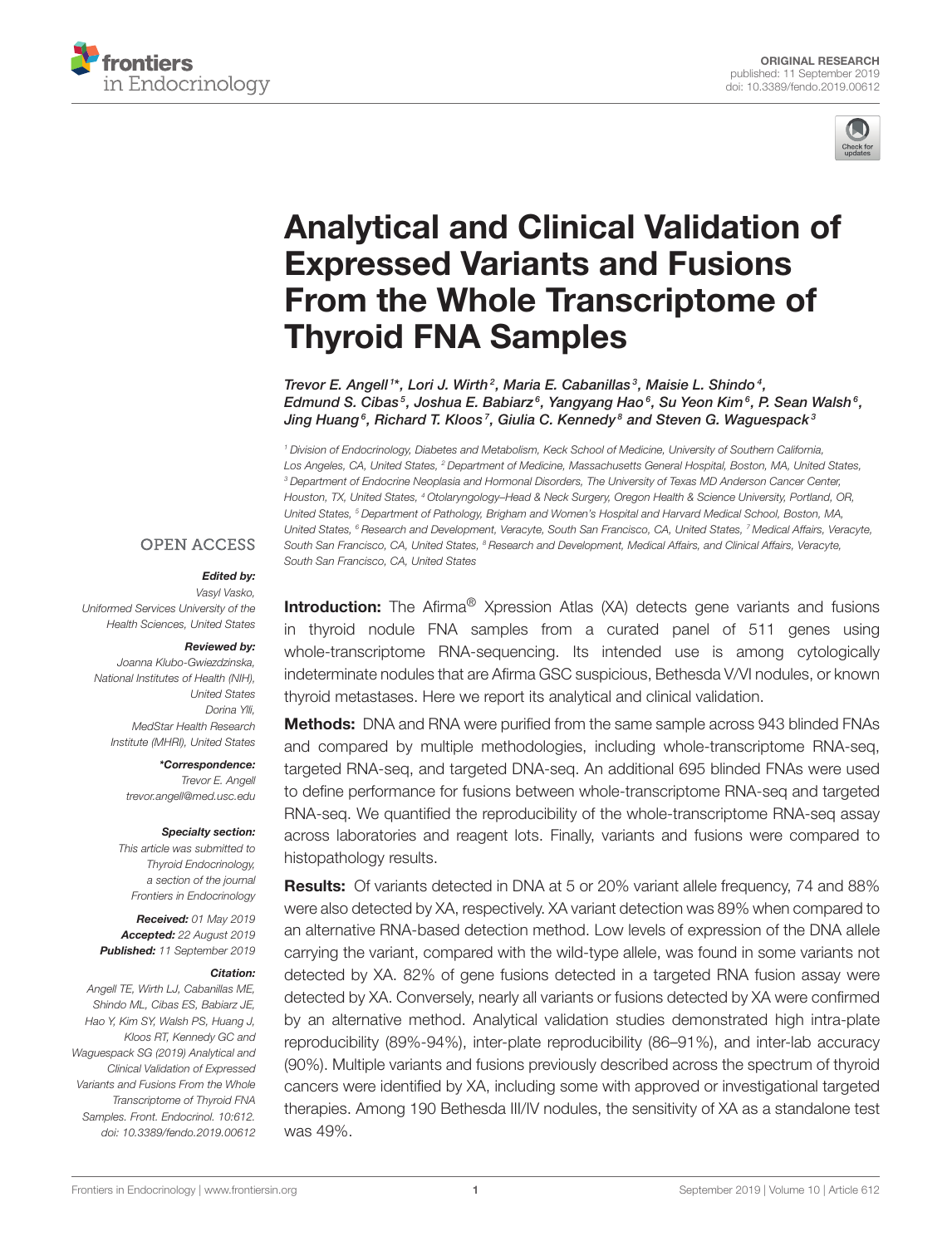**Conclusion:** When the Afirma Genomic Sequencing Classifier (GSC) is used first among Bethesda III/IV nodules as a rule-out test, XA supplements genomic insight among those that are GSC suspicious. Our data clinically and analytically validate XA for use among GSC suspicious, or Bethesda V/VI nodules. Genomic information provided by XA may inform clinical decision-making with precision medicine insights across a broad range of FNA sample types encountered in the care of patients with thyroid nodules and thyroid cancer.

Keywords: molecular diagnostics, thyroid cancer, fine-needle aspiration, thyroid molecular assays, RNAsequencing, transcriptome, atypia of undetermined significance, follicular neoplasm

#### INTRODUCTION

Genomic assessment for precision medicine is a story of incredible advancement. In the Nineteenth century, observations of dividing cancer cells suggested that they were abnormal clones caused by defects of hereditary material [\(1\)](#page-10-0). The first isolation of a specific DNA variant responsible for cancer formation was in 1982, a G>T substitution in codon 12 of the HRAS gene [\(1\)](#page-10-0). Since then there has been an explosion of cancer genome understanding, with the documentation of more than 350 cancer driving genes and 100,000 somatic mutations by the early Twenty-first century [\(1\)](#page-10-0). Subsequently, a common theme that has emerged in oncology suggests that each cancer can be genomically subtyped and that the downstream gene expression profile predicts its cellular morphology, clinical presentation, prognosis, and that this presents an opportunity for the development of effective targeted therapies.

Investigation and understanding of benign and malignant thyroid nodules has followed a similar course as many insights have been gained from large genomic studies across a spectrum of histologic subtypes [\(2–](#page-10-1)[14\)](#page-10-2). Concomitantly, targeted therapies for advanced thyroid cancer have emerged, including FDA approved or investigational selective inhibitors of  $AKT<sup>1</sup>$  $AKT<sup>1</sup>$  $AKT<sup>1</sup>$ , ALK  $(15, 16)$  $(15, 16)$  $(15, 16)$ ,  $BRAF<sup>1</sup>$   $(16, 17)$  $(16, 17)$  $(16, 17)$ ,  $cKIT<sup>1</sup>$ ,  $EGFR<sup>2</sup>$  $EGFR<sup>2</sup>$  $EGFR<sup>2</sup>$ ,  $HRAS<sup>3,4,5,6</sup>$  $HRAS<sup>3,4,5,6</sup>$  $HRAS<sup>3,4,5,6</sup>$  $HRAS<sup>3,4,5,6</sup>$  $HRAS<sup>3,4,5,6</sup>$  $HRAS<sup>3,4,5,6</sup>$   $(18)$ , KRAS<sup>2,4,5,6[,7,](#page-1-6)8</sup>, MET<sup>1</sup>, mTOR [\(16,](#page-10-4) [19\)](#page-10-7), NRAS<sup>1,4,5,6</sup>, NTRK [\(15,](#page-10-3) [16,](#page-10-4) [20\)](#page-10-8), PAX8/PPARG<sup>[9](#page-1-8)</sup>, PIK3CA (PI3K) [\(21\)](#page-10-9), PTEN<sup>1</sup>, RET [\(16,](#page-10-4) [22,](#page-10-10) [23\)](#page-10-11), ROS1 [\(15,](#page-10-3) [16\)](#page-10-4), and microsatellite instability-high or mismatch repair deficient solid tumors [\(24\)](#page-10-12).

Currently, an important tool to avoid unnecessary diagnostic surgery among cytologically indeterminate thyroid nodules is the Afirma Genomic Sequencing Classifier (GSC) [\(25,](#page-10-13) [26\)](#page-10-14). In this context, "cytologically indeterminate" refers to the two Bethesda categories Atypia of Undetermined Significance/ Follicular Lesion of Undetermined Significance ("Bethesda III") and Follicular Neoplasm/ Suspicious for a Follicular Neoplasm

<span id="page-1-4"></span>

(Bethesda IV) [\(27\)](#page-10-15) or their equivalents [\(28\)](#page-10-16). The Afirma GSC is a cancer rule-out test that partners whole transcriptome RNA sequencing genomic information derived from a fineneedle aspiration (FNA) biopsy with machine learning to create algorithms that identify specific neoplasms, including MTC (see **[Table 1](#page-2-0)** for histology subtype abbreviations), and ultimately classify the sample as GSC benign or suspicious. Nodules identified as GSC benign have a cancer risk of approximately 4% and can be considered for clinical observation in lieu of diagnostic surgery [\(29–](#page-10-17)[31\)](#page-10-18). Conversely, GSC suspicious nodules have an increased cancer risk of approximately 50%, which is roughly 2-fold higher than it was based on cytology alone. These nodules are typically considered for surgical resection [\(29](#page-10-17)[–31\)](#page-10-18). The GSC algorithms rely heavily on differential gene expression for sample classification. Several of the included modules make limited use of RNA-sequencing's ability to detect genomic variants and fusions in the transcribed RNA, including BRAF V600E variants, and RET/PTC1 and RET/PTC3 fusions, which are all highly predictive of malignancy. However, it was not until the introduction of the Afirma Xpression Atlas (XA) that variant and fusion identification by RNA-sequencing was more significantly harnessed. The use of whole transcriptome sequencing by both the Afirma GSC and Afirma XA allows the same sample collection and shipping method to be used for both tests, and both tests are run on the same FNA sample. Using one sample for both tests facilitates successful test results despite the small genomic sample obtained by FNA. XA findings may predict tissue cellular morphology, clinical syndromes, cancer behavior (including mode of metastasis), prognosis, and facilitate the selection of effective targeted therapy in the appropriate clinical setting.

Here we describe the analytical and clinical validation of XA to report nucleotide variants and gene fusions beyond BRAF V600E, RET/PTC1, and RET/PTC3 fusions using whole transcriptome RNA-seq data derived from FNA samples. We compared the XA results to a targeted DNA panel for nucleotide variants and compared XA results to a targeted RNA fusion panel for gene/gene fusion detection. The data demonstrate a high level of agreement between methods and that these variant and fusion methods alone cannot serve as rule-out test to exclude cancer/noninvasive follicular thyroid neoplasm with papillary-like nuclear features (NIFTP). When used among Bethesda III/IV nodules that are GSC suspicious, Bethesda V/VI thyroid nodules, or by extension known thyroid cancer

<span id="page-1-0"></span><sup>1</sup><https://clinicaltrials.gov/ct2/show/NCT02465060>

<span id="page-1-1"></span><sup>2</sup><https://clinicaltrials.gov/ct2/show/NCT03065387>

<span id="page-1-3"></span><span id="page-1-2"></span><sup>3</sup><https://clinicaltrials.gov/ct2/show/NCT02383927> <sup>4</sup><https://clinicaltrials.gov/ct2/show/NCT03244956>

<span id="page-1-5"></span><sup>5</sup><https://clinicaltrials.gov/ct2/show/NCT03181100> <sup>6</sup><https://clinicaltrials.gov/ct2/show/NCT00019331>

<span id="page-1-6"></span><sup>7</sup><https://clinicaltrials.gov/ct2/show/NCT03600883>

<span id="page-1-7"></span><sup>8</sup><https://clinicaltrials.gov/ct2/show/NCT03785249>

<span id="page-1-8"></span><sup>9</sup><https://clinicaltrials.gov/ct2/show/NCT01655719>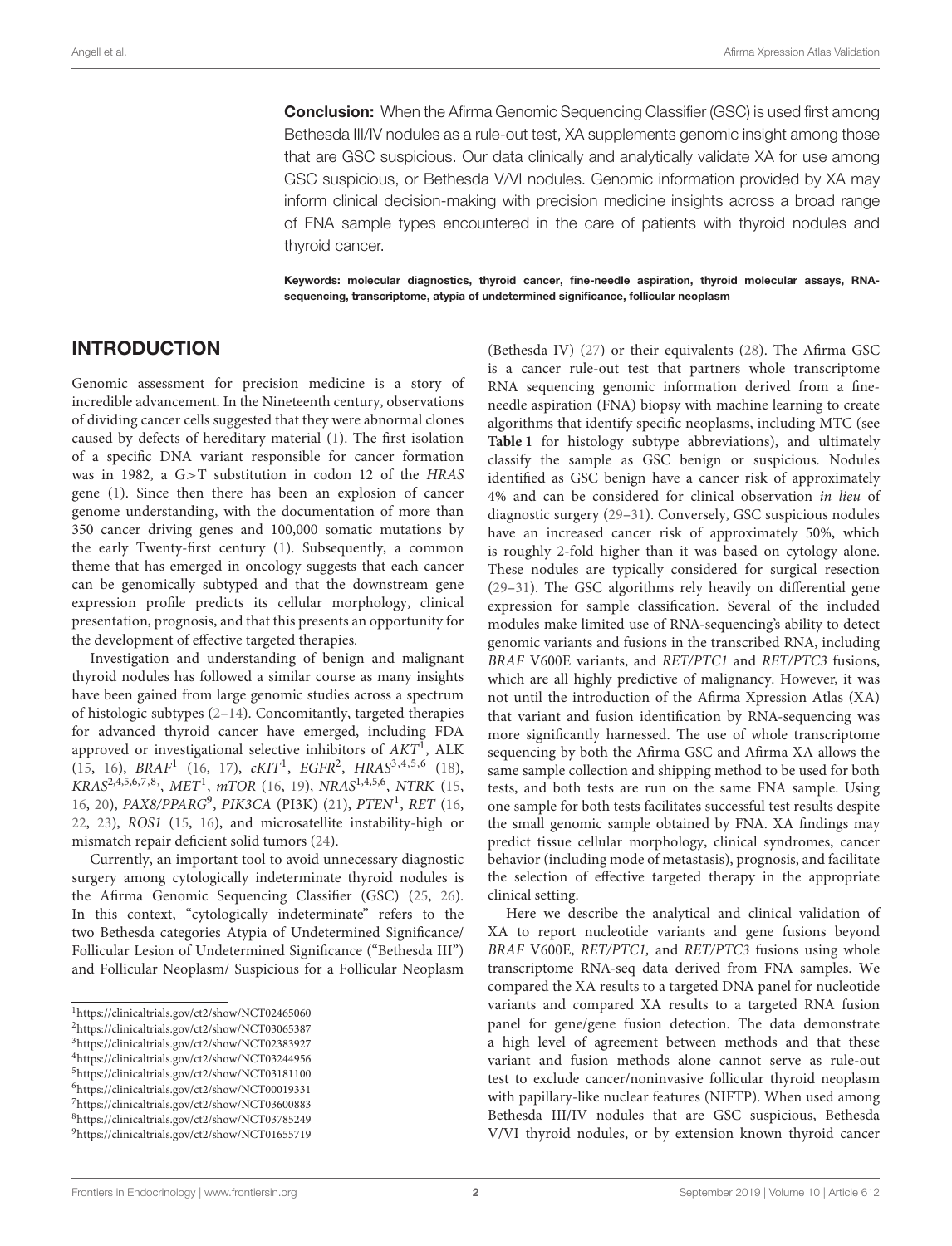#### <span id="page-2-0"></span>TABLE 1 | Histopathology subtypes.

#### Malignant subtypes

| FC.                    | Follicular carcinoma. Variants include capsular invasion (FC-c) and<br>vascular invasion (FC-v)                                                                 |
|------------------------|-----------------------------------------------------------------------------------------------------------------------------------------------------------------|
| <b>FVPTC</b>           | Follicular variant of papillary thyroid carcinoma. Variants include<br>FVPTC micro carcinomas (mFVPTC)                                                          |
| <b>HCC</b>             | Hürthle cell carcinoma. Variants include capsular invasion (HCC-c)<br>and vascular invasion (HCC-v)                                                             |
| <b>PTC</b>             | Papillary thyroid carcinoma. Variants include PTC micro<br>carcinomas (mPTC), tall-cell variant (PTC-TCV), and tall-cell variant<br>micro carcinomas (mPTC-TCV) |
| <b>MTC</b>             | Medullary thyroid carcinoma                                                                                                                                     |
| <b>PDC</b>             | Poorly differentiated carcinoma                                                                                                                                 |
|                        | WDC-NOS Well-differentiated carcinoma not otherwise specified                                                                                                   |
| <b>Benign subtypes</b> |                                                                                                                                                                 |
| <b>BFN</b>             | Benign follicular nodule                                                                                                                                        |
| <b>CLT</b>             | Chronic lymphocytic thyroiditis (aka, Hashimoto's thyroiditis). Also<br>known as LCT (lymphocytic thyroiditis)                                                  |
| <b>FA</b>              | Follicular adenoma                                                                                                                                              |
| <b>HCA</b>             | Hürthle cell adenoma                                                                                                                                            |
| <b>HN</b>              | Hyperplastic nodule                                                                                                                                             |
| <b>HTA</b>             | Hyalinizing trabecular adenoma                                                                                                                                  |
| FT-UMP                 | Follicular tumor with unknown malignant potential                                                                                                               |
| <b>WDT-UMP</b>         | Well-differentiated tumor with unknown malignant potential                                                                                                      |

metastases (data not shown), the genomic content provided by XA can provide additional information that may inform clinical decision-making.

### MATERIALS AND METHODS

#### Nucleic Acid Extraction

RNA and DNA were extracted from thyroid FNAs or control tissues (described below under Cohorts and Controls, respectively) using the Qiagen AllPrep Micro Kit (Qiagen, Hilden, Germany) according to manufacturer's instructions. RNA was quantitated using Quantiflour (Promega, Madison, WI) and DNA was quantitated using PicoGreen (Promega, Madison, WI). Fluorescence was read on a Tecan Infinite M200 Pro (Tecan, Männedorf, Switzerland). RNA Integrity Number (RIN) was determined for RNA using RNA Pico Chips on the Bioanalyzer 2100 (Agilent, Santa Clara, CA).

#### Custom AmpliSeq Panels

The Ion AmpliSeq Designer (Thermo Fisher, Waltham, MA) was used to generate a custom DNA panel against 568 targets described in Pagan et al. [\(6\)](#page-10-19). Nine Y chromosome SNPs were included to assign genomic gender, which was compared to clinical gender to ensure sample identity. A custom RNA AmpliSeq Variant Panel was designed against the same targets described for the DNA AmpliSeq panel. A custom AmpliSeq RNA Fusion Panel was also generated (Thermo Fisher, Waltham, MA), with 168 fusions plus 6 house-keeping genes for controls.

### AmpliSeq Library Preparation

Ion Torrent Libraries were generated using the Ion AmpliSeq Library Kit 2.0 (Thermo Fisher, Waltham, MA) according to manufacturer's instructions using 10 ng input material. RNA was first reverse transcribed with SuperScript IV VILO (Thermo Fisher, Waltham, MA). Following cleanup, libraries were quantitated using qPCR on a QuantStudio 6 (Thermo Fisher, Waltham, MA), normalized to 100 pM, and loaded onto the IonChef (Thermo Fisher, Waltham, MA). Pooled libraries were loaded onto the Ion 540 Chip (Thermo Fisher, Waltham, MA) and sequenced on the Ion Torrent S5XL (Thermo Fisher, Waltham, MA).

# **Controls**

Each DNA plate included the Horizon Quantitative Multiplex Reference Standard (HD701, Horizon, Cambridge, United Kingdom), NA12878 (Coriell, Camden, NJ), BRAF V600E positive thyroid tissue (Cooperative Human Tissue Network, National Cancer Institute, Bethesda, MD), and TERT C228T positive thyroid tissue (Asterand, Westbury, NY).

# **Targeted DNA/RNA Sequencing Data** Analysis

The Ion Torrent Suite Software version 5.6.0 (Thermo Fisher, Waltham, MA) was used to demultiplex, map reads to the reference genome hg19, and call variants. Specifically, tmap version 5.6.8 was used for reads mapping, and Torrent Variant Caller version 5.6–10 was used to detect variants with parameter settings optimized for low frequency variant detection with minimal false negative calls on Ion AmpliSeq experiments.

# Targeted RNA Sequencing for Fusion Data Analysis

The Ion Reporter version 5.6.0 was used to detect fusions. Key fusion detection parameters were set as follows: minimum 20,000 total valid mapped reads to qualify a sample for further analysis; minimum 20 reads required to call a fusion; medium sensitivity, which requires 70% overlap between reads and reference sequence with at-least 66.66% exact matches in the overlap.

# qPCR Data

Taqman assays were obtained from Thermo Fisher or designed and synthesized by Integrated DNA Technologies (IDT, Coralville, IA). Ten nanogram of RNA was reverse transcribed with QuantiTect (Qiagen, Hilden, Germany). qPCR reactions were performed in duplicate using Fast Advanced Master Mix (Thermo Fisher, Waltham, MA), VIC-labeled primer-limited TBP (Hs00427620\_m1, Thermo Fisher), and the FAM-labeled fusion-specific taqman assay (Thermo Fisher or IDT). qPCR assays were run on the QuantStudio 6 (Thermo Fisher, Waltham, MA) and Ct values were determined with the QuantStudio Real Time Software v1.3.

### RNA-Seq Data

RNA-seq data was generated using the TruSeq RNA Exome kit (formerly RNA Access, Illumina, San Diego, CA) using 15 ng of total RNA as previously described [\(25\)](#page-10-13). Libraries were sequenced on the NextSeq 500 platform (Illumina, San Diego, CA).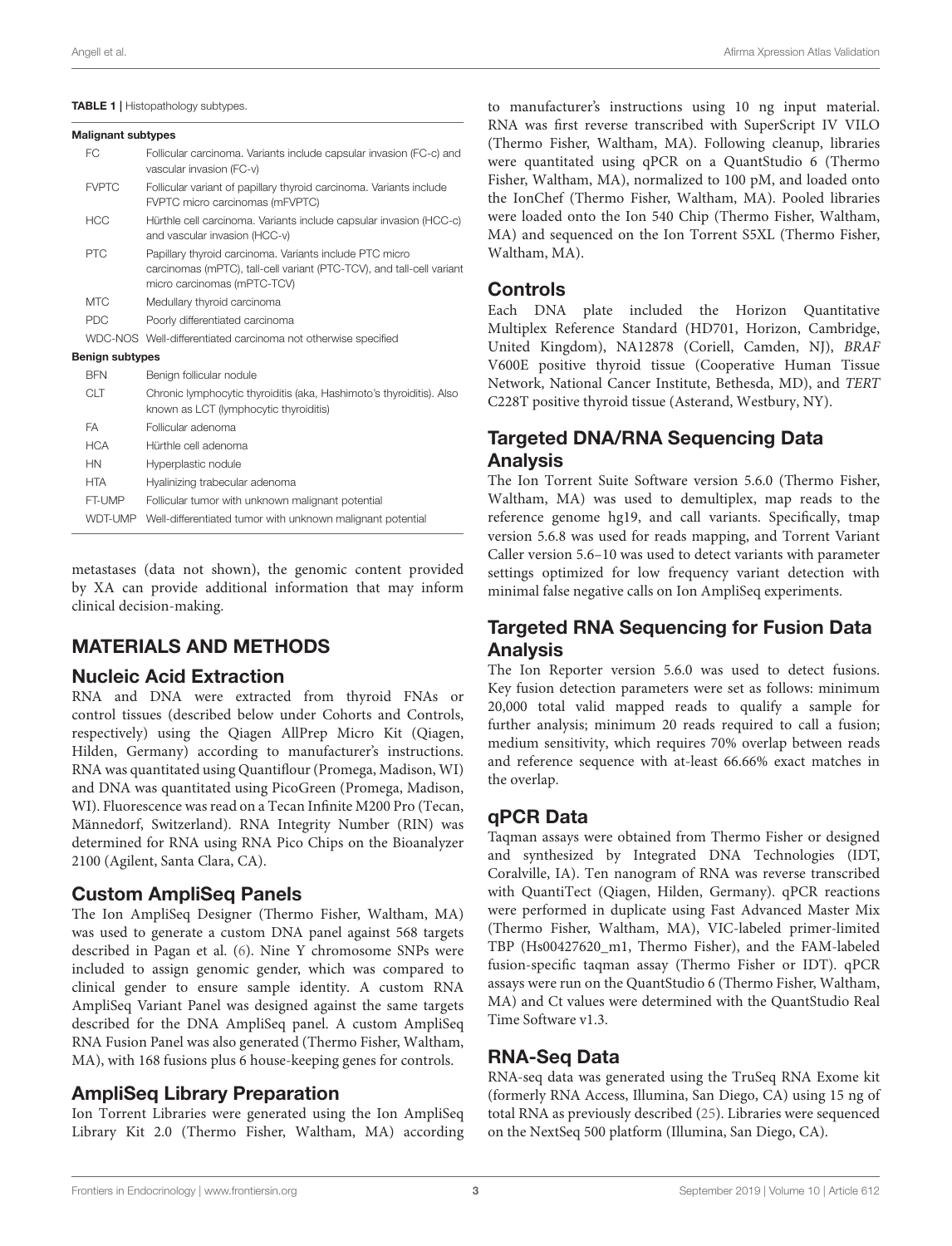#### RNA-Seq Data Analysis

Fastq files were aligned to hg19 using STAR aligner, version 2.4.1b [\(32\)](#page-10-20). Fusions were called using STAR-fusion version 0.5.4 [\(33\)](#page-10-21). Variants were called using GATK version 3.3 [\(34\)](#page-10-22), following the best practices for variant calling on RNA-seq [\(35,](#page-10-23) [36\)](#page-10-24).

### Fusion Nomenclature

All fusion partners are described in their  $5'/3'$  order. In the commercial Afirma XA report, all fusion partners are reported alphabetically except CCDC6/RET and NCOA4/RET, which are reported using their colloquial names of RET/PTC1 and RET/PTC3, respectively.

### **Cohorts**

943 blinded FNA samples with sufficient DNA were utilized from the following sources: Afirma GSC Algorithm Training set ( $n = 32, 217, 75, 35, 36$  from Bethesda categories II-VI, respectively) [\(25\)](#page-10-13), the prospectively collected, and multicenter Afirma GSC clinical validation cohort ( $n = 152$  Bethesda III/IV,  $n = 17$  Bethesda II and  $n = 29$  Bethesda V/VI) [\(25\)](#page-10-13), samples with paired castPCR BRAF V600E truth Bethesda V ( $n = 52$ ) and Bethesda VI ( $n = 51$ ) [\(37\)](#page-10-25), and Bethesda III/IV samples from Afirma GEC ( $n = 247$ ).

An additional 695 blinded FNAs from the Veracyte CLIA laboratory with sufficient RNA were deidentified and examined for fusions, during which time the total rate of assay failure among all samples received was 3.85%. This blinded and consecutive cohort was chosen without bias to represent an XA intended use cohort ( $n = 634$  Bethesda III/IV GSC suspicious and  $n = 61$  Bethesda V/VI).

### **Statistics**

To evaluate the agreement when comparing the whole transcriptome RNA-seq to targeted AmpliSeq panels, positive percent agreement (PPA), negative percent agreement (NPA) and confirmation were calculated following the FDA guideline<sup>[10](#page-3-0)</sup>. Statistical analyses were performed using R statistical software version 3.2.3<sup>[11](#page-3-1)</sup>. All confidence intervals are 2-sided 95% CIs and were computed using the exact binomial test. The chi-square test of independence was performed to examine if there is a relationship between two categorial variables.

# RESULTS

### A High Proportion of Variants Observed in DNA Are Expressed in RNA

To determine how many DNA variants could be detected in expressed RNA, RNA and DNA were first extracted from the same biological sample for direct comparison. Afirma GSC data was generated from the RNA, which utilizes whole-transcriptome RNA-seq data as an input to the machine learning algorithms. DNA was analyzed with a custom, targeted AmpliSeq panel that covers 761 variants that have been described in thyroid samples.

Nine hundred forty-three FNA samples were analyzed with the custom DNA AmpliSeq panel. Four hundred forty-two samples were used for parameter tuning to ensure accurate detection of variants, and after the analysis pipeline was locked, the remaining 501 samples were used to evaluate the performance of calling a variant from RNA-seq data relative to DNA-based detection. Using a DNA variant allele frequency (VAF) cutoff of 5%, 181 DNA variants were observed, and the same variants were observed in 134 RNA-seq samples (74%; **[Table 2](#page-4-0)**). Using a 20% VAF threshold for a positive result in DNA, positive percent agreement (PPA) increases to 88%.

#### Low Levels of Variant Allele Expression May Account for Some Differences in Variant Detection Between RNA and DNA **Methods**

To further investigate the role of transcription in the detection of expressed variants, a targeted variant panel using RNA as the template was employed rather than DNA. From the 943 FNA samples, a representative set of 102 FNAs that were variant positive by DNA AmpliSeq were tested for expressed variants with an RNA AmpliSeq variant panel. The PPA of RNA-seq whole-transcriptome variants rose from 76.5% vs. DNA in this subset to 88.9% vs. RNA (**[Table 2](#page-4-0)**). Next, RNA Variant AmpliSeq data was examined for 17 samples that had a DNA variant identified, but no variant identified in the whole-transcriptome RNA-seq. Six of these 17 samples had dramatically different VAFs when comparing the DNA and RNA (**[Figure 1](#page-4-1)**), with VAFs observed in DNA  $>10\%$  while RNA-based VAFs were <5%. These six samples had a DNA:RNA VAF ratio ranging from 5.7 to 38.1 (including 3 samples with a DNA:RNA VAF ratio >10). In these six samples, the wild type allele is predominantly expressed and that biological difference accounts for the lack of variant detection in the whole-transcriptome RNA-seq data. In the most striking sample, we observed a VAF of 32% in the DNA and <1% in RNA.

#### There Is High Agreement Between Fusion Detection by Whole-Transcriptome RNA-Seq and Targeted Fusion Seq

To determine the PPA of the fusion-calling capabilities of wholetranscriptome RNA-seq data, an in-house custom RNA fusion AmpliSeq assay was developed. A new series of 695 consecutive and blinded FNAs from the Veracyte CLIA stream that were either Afirma GSC Suspicious or Bethesda V/VI were tested for fusions with the RNA fusion AmpliSeq assay. Any sample that generated a discordant result between whole-transcriptome RNA-seq and the RNA fusion AmpliSeq assay were resolved with qPCR. A total of 61 fusions were observed in this series, and the fusions observed in greater than one FNA were: PAX8/PPARG  $(n = 16)$ , ETV6/NTRK3  $(n = 13)$ , RET/PTC1  $(n = 6)$ , STRN/ALK  $(n = 6)$ , RET/PTC3  $(n = 3)$ , AGK/BRAF  $(n = 3)$ , SND1/BRAF  $(n = 2)$ , and *RBPMS/NTRK3*  $(n = 2)$  (**[Supplementary Table 1](#page-9-0)**). This analysis revealed an 82.1% PPA between the RNA fusion AmpliSeq assay and whole-transcriptome RNA-seq data and demonstrated a 100% confirmation rate, as all 50 fusions

<span id="page-3-0"></span> $^{10}\mathrm{https://www.fda.gov/RegulatoryInformation/Guidances/ucm071148.htm}$  $^{10}\mathrm{https://www.fda.gov/RegulatoryInformation/Guidances/ucm071148.htm}$  $^{10}\mathrm{https://www.fda.gov/RegulatoryInformation/Guidances/ucm071148.htm}$ section 7.2

<span id="page-3-1"></span><sup>11</sup><https://www.r-project.org>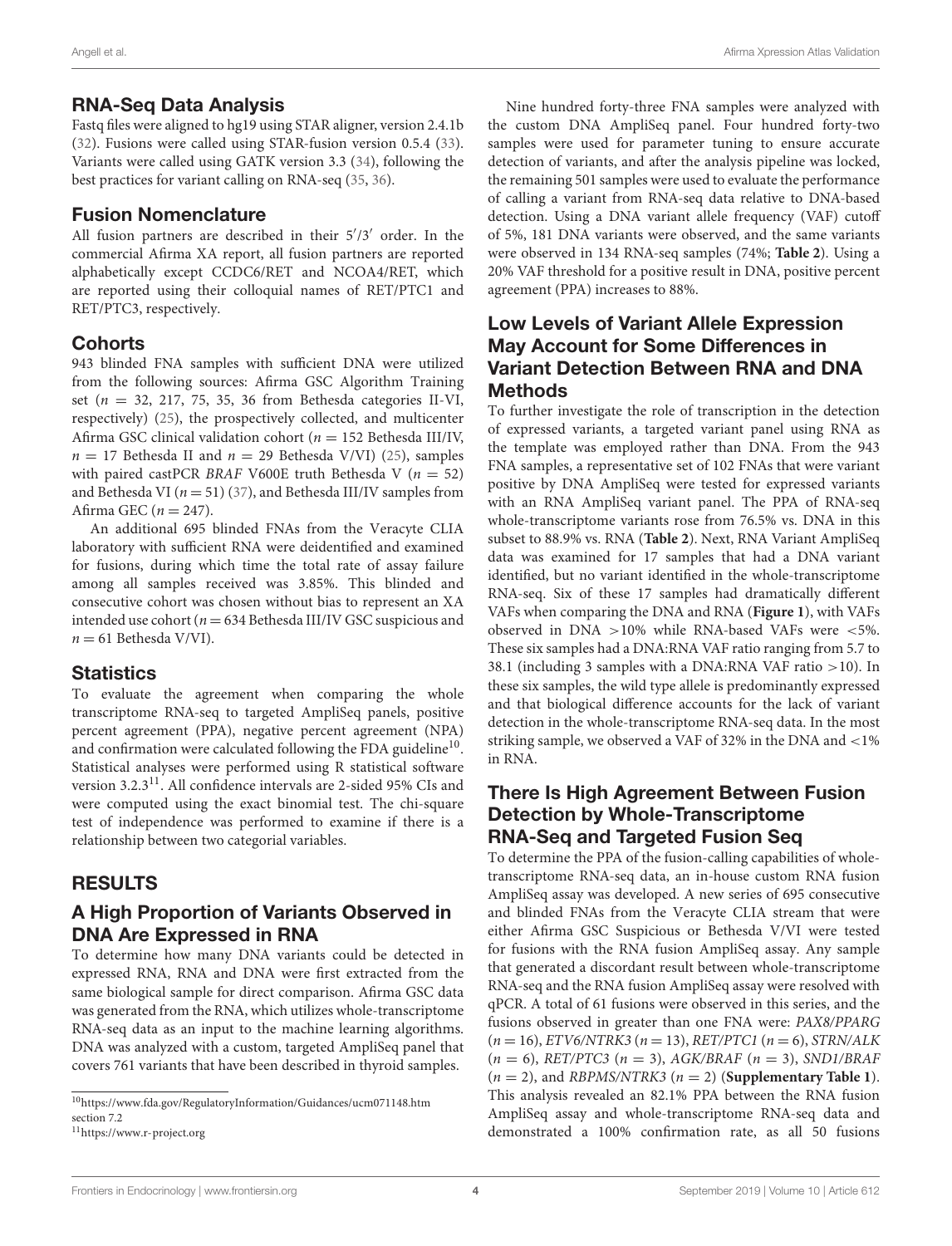<span id="page-4-0"></span>

| <b>Genomic alteration</b> | <b>Samples</b> | <b>PPA</b>           | <b>NPA</b>            | <b>Confirmation</b>   | <b>RNA-seg only</b> | AmpliSeg only | <b>Both detected</b> |
|---------------------------|----------------|----------------------|-----------------------|-----------------------|---------------------|---------------|----------------------|
|                           |                |                      |                       |                       |                     |               |                      |
| <b>DNA Variants</b>       | 501            | 74%<br>$[67 - 80]$   | 100%<br>$[100 - 100]$ | 98.5%<br>$[95 - 100]$ | 2                   | 47            | 134                  |
| <b>RNA Variants</b>       | 102            | 88.9%<br>$[80 - 95]$ | 100%<br>$[100 - 100]$ | 94.7%<br>$[87 - 99]$  | 4                   | 9             | 72                   |
| Fusions                   | 695            | 82%<br>$[70 - 91]$   | 100%<br>$[100 - 100]$ | 100%<br>$[93 - 100]$  | $\Omega$            |               | 50                   |

*Positive Percent Agreement (PPA) is percentage of variants or fusions that are positive by RNA-seq compared to AmpliSeq. Negative Percent Agreement (NPA) is the percentage of variants or fusions that are negative by RNA-seq compared to AmpliSeq. Confirmation is the percentage of variants or fusions that were called positive by RNA-seq that are also positive by AmpliSeq.*



<span id="page-4-1"></span>

identified by RNA-seq were also identified by the AmpliSeq assay (**[Table 2](#page-4-0)**).

# Analytical Validation Shows the Variant and Fusion Calls Are Highly Reproducible Across Labs and Reagent Lots

To determine the reproducibility of the whole-transcriptome RNA-seq assay across laboratories and reagent lots, we examined the analytical validity of the assay. We compared the variant and fusion calls from RNA-seq data between two labs (R&D and CLIA) with the same lot of library prep reagents. Sixtynine variant positive samples were used, and the between lab accuracy was 89.9% (**[Supplementary Figure 1A](#page-9-0)**). For fusions, 36 positive samples were used, and the between lab accuracy was 94.4% (**[Supplementary Figure 1B](#page-9-0)**). Next, we examined the reproducibility of the assay within one plate and across different reagent lots. Nine variant positive samples and 6 fusion positive samples were plated in triplicate across 3 plates. Each plate was run with different reagent lots and different operators. These experiments investigated intra-plate and interplate reproducibility. For variants, the intra-plate reproducibility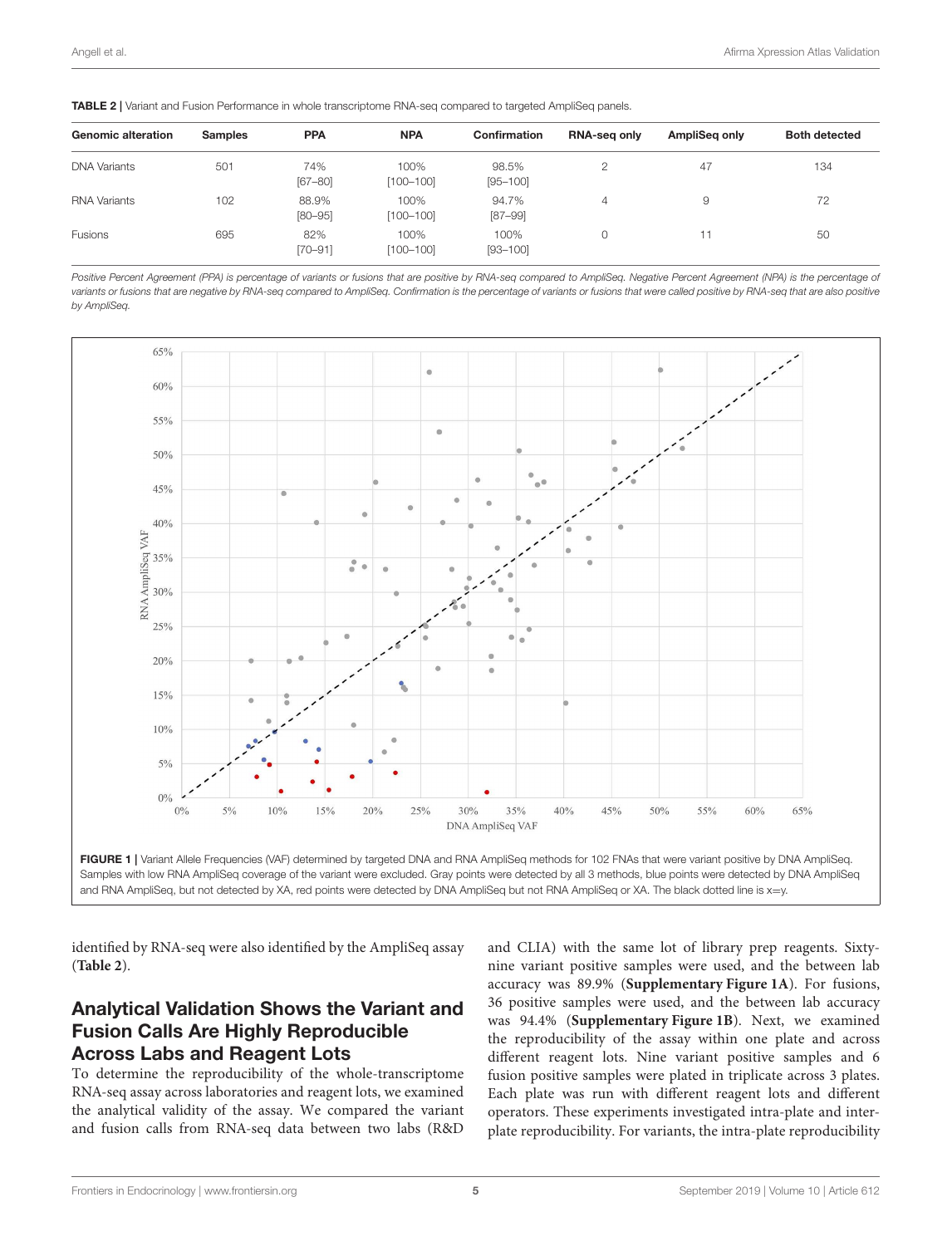

<span id="page-5-0"></span>was 88.9% and the inter-plate reproducibility was 86.4%. For fusions, the intra-plate reproducibility was 94.4% and the interplate reproducibility was 90.7%. These results passed prespecified acceptance criteria for these studies.

# Among Bethesda III/IV Nodules, 49% of Malignancies Harbor an RNA-Seq Detected Variant or Fusion

To understand the relationship between variants and fusions and histopathology diagnosis, we compared the variants/fusions observed in RNA-seq data from the primary test set of 190 Bethesda III/IV samples (**[Figure 2](#page-5-0)** and **[Table 3](#page-6-0)**) that were collected in a prospective, multicenter, and blinded protocol for the clinical validation of the Afirma GEC [\(38\)](#page-10-26), and subsequently utilized to clinically validate the Afirma GSC [\(25\)](#page-10-13). The histopathological diagnosis of these nodules was assigned by an expert panel of thyroid histopathologists who were masked to all clinical, molecular, and cytological data. In 145 histologically benign nodules, 76% had no variant or fusion observed (76% specificity). Of the 24% with a variant, RAS variants were the most common, followed by TSHR. In the 45 histologically malignant samples, 51% had no variant or fusion observed (49% sensitivity). Overall, the RNA-seq PPV and NPV were 38% and 83%, respectively, in this cohort with a 24% cancer prevalence. The 49% of samples with a positive variant or fusion mostly harbored RAS variants, BRAF variants, or fusions. Of the variants observed more than once, only BRAF V600E was confined to malignant nodules. Conversely, 10 of 11 TSHR variants and 4 of 5 SPOP variants occurred in histologically benign nodules. The only gene fusion observed more than once was PAX8/PPARG and both occurrences were in histologically benign nodules. MKRN1/BRAF and ETV6/NTRK3 fusions were each identified once and were in malignant nodules (both PTC). PAX8/GLIS3 was identified in the one hyalinizing trabecular adenoma, consistent with a recent report [\(39\)](#page-11-0).

We next examined the combination of Afirma GSC classifier prediction and variant/fusion results (**[Figure 2](#page-5-0)** and **[Table 3](#page-6-0)**). In the 99 histologically benign nodules with GSC benign results (true negatives), 15% were variant positive and none contained a fusion. In the 46 benign nodules with GSC suspicious results (false positives), 39% harbored a variant and 6.5% contained a fusion (2 PAX8/PPARG and 1 PAX8/GLIS3). In the 41 histologically malignant nodules with GSC suspicious results (true positives), 46% had a variant, and 5% had a fusion (MKRN1/BRAF and ETV6/NTRK3). Finally, in the 4 GSC benign false negative nodules (2 PTC, 1 FVPTC, 1 HCC), only the HCC contained a variant (TSHR). Taken together, in the 190 thyroid nodules with definitive histology, malignant nodules were twice as likely to carry a variant or fusion relative to benign nodules (49 vs. 24%,  $p = 0.003$  [ $\chi$ 2]). The most common genomic alteration identified among GSC suspicious nodules was a variant in a RAS family gene (present in 32% and conveying a PPV of 46%). Taken together, GSC suspicious nodules carried a variant or fusion in 48% compared with 16% of GSC benign nodules ( $p < 0.0001$ ). The most common variants among GSC benign nodules were TSHR, and no variants or fusions known to be highly predictive of malignancy were identified among nodules with GSC benign results. In clinical use, variants and fusions are not reported among GSC benign nodules.

Among GSC suspicious nodules with a cancer prevalence of 47%, the sensitivity, specificity, and NPV of XA were 51,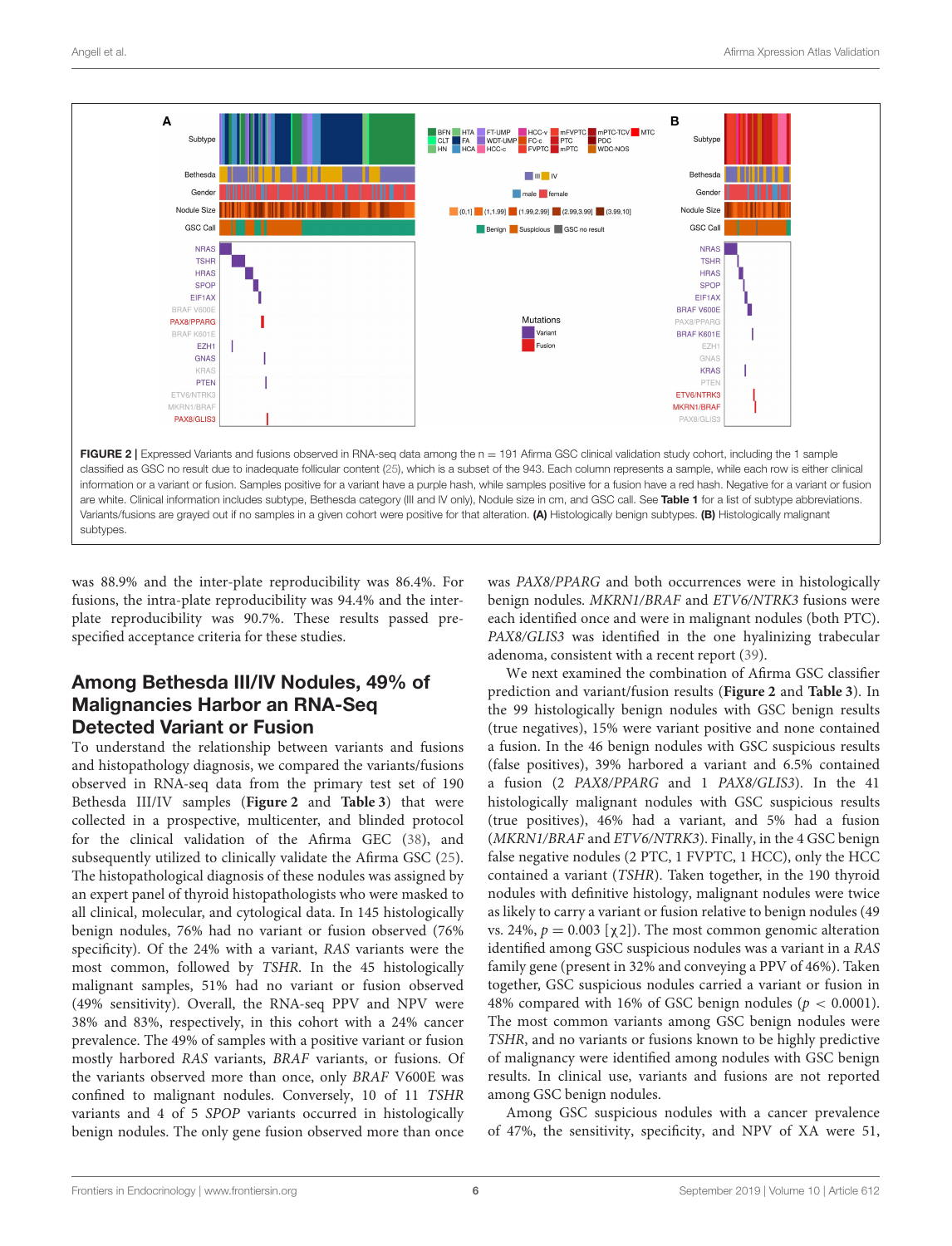|                           |                  |                     | XA variant and fusions (n)    |                                      |  |
|---------------------------|------------------|---------------------|-------------------------------|--------------------------------------|--|
| Histopathological subtype | Nodules, No. (%) | GSC B No./GSC S No. | <b>GSC benign</b>             | <b>GSC suspicious</b>                |  |
| <b>BENIGN</b>             |                  |                     |                               |                                      |  |
| Total                     | 145 (100)        | 99/46               |                               |                                      |  |
| BFN                       | 49 (33.8)        | 38/11               | EIF1AX:p.G8R(1)               | HRAS:p.Q61R(2)                       |  |
|                           |                  |                     | TSHR:p.I486M(1)               | NRAS:p.Q61K(1)                       |  |
|                           |                  |                     | TSHR:p.L512R(1)               | NRAS:p.Q61R(1)                       |  |
|                           |                  |                     | TSHR:p.M453T(1)               |                                      |  |
| ΗN                        | 5(3.4)           | $5/0$               | TSHR:p.I568T(1)               | <b>NA</b>                            |  |
| FA                        | 54 (37.2)        | 37/17               | GNAS:p.Q870H(1)               | HRAS:p.Q61R(1)                       |  |
|                           |                  |                     | SPOP:p.P94R(3)                | NRAS:p.Q61R(3)                       |  |
|                           |                  |                     | TSHR:p.D633Y(1)               | PAX8/PPARG(1)                        |  |
|                           |                  |                     | TSHR:p.L629F(1)               |                                      |  |
| FT-UMP                    | 9(6.2)           | 4/5                 | <b>NA</b>                     | HRAS:p.Q61R(1)                       |  |
|                           |                  |                     |                               | NRAS:p.Q61R(1)                       |  |
|                           |                  |                     |                               | SPOP:p.P94R(1)                       |  |
| WDT-UMP                   | 8(5.5)           | 4/4                 | <b>NA</b>                     | HRAS:p.Q61R(2)                       |  |
|                           |                  |                     |                               | NRAS:p.Q61R(1)                       |  |
|                           |                  |                     |                               | PAX8/PPARG(1)                        |  |
| HCA                       | 17(11.7)         | 10/7                | EIF1AX:p.G9D(1)               | NRAS:p.Q61K(2)                       |  |
|                           |                  |                     | PTEN:p.G129R(1)               | TSHR:p.M453T(1)                      |  |
|                           |                  |                     | TSHR:p.L629F, EZH1:p.Y642F(1) | TSHR:p.S281I(1)                      |  |
|                           |                  |                     | TSHR:p.S425I(1)               |                                      |  |
| CLT                       | 2(1.4)           | 1/1                 | <b>NA</b>                     | <b>NA</b>                            |  |
| HTA                       | 1(0.7)           | 0/1                 | <b>NA</b>                     | PAX8/GLIS3(1)                        |  |
| <b>MALIGNANT</b>          |                  |                     |                               |                                      |  |
| Total                     | 45 (100)         | 4/41                |                               |                                      |  |
| PTC                       | 15 (33.3)        | 2/13                | <b>NA</b>                     | BRAF:p.V600E(3)                      |  |
|                           |                  |                     |                               | NRAS:p.Q61R(1)                       |  |
|                           |                  |                     |                               | SPOP:p.P94R(1)                       |  |
|                           |                  |                     |                               | MKRN1/BRAF (1)                       |  |
|                           |                  |                     |                               | ETV6/NTRK3(1)                        |  |
| PTC-TCV                   | 1(2.2)           | 0/1                 | <b>NA</b>                     | <b>NA</b>                            |  |
| <b>FV-PTC</b>             | 11(24.4)         | 1/10                | <b>NA</b>                     | HRAS:p.Q61R(1)                       |  |
|                           |                  |                     |                               | KRAS:p.Q61R, EIF1AX:p.A113_splice(1) |  |
|                           |                  |                     |                               | NRAS:p.Q61K(1)                       |  |
|                           |                  |                     |                               | NRAS:p.Q61R(4)                       |  |
| HCC-c                     | 9(20)            | 1/8                 | TSHR:p.I568T(1)               | EIF1AX:p.A113_splice(1)              |  |
|                           |                  |                     |                               | NRAS:p.Q61R(1)                       |  |
| FC                        | 7(15.6)          | $0/7$               | $\sf NA$                      | BRAF:p.K601E(1)                      |  |
|                           |                  |                     |                               | HRAS:p.G13R(1)                       |  |
|                           |                  |                     |                               | NRAS:p.Q61R(1)                       |  |
| PDTC                      | 1(2.2)           | 0/1                 | <b>NA</b>                     | NRAS:p.Q61K(1)                       |  |
| <b>MTC</b>                | 1(2.2)           | 0/1                 | <b>NA</b>                     | HRAS:p.Q61R(1)                       |  |

<span id="page-6-0"></span>TABLE 3 | Variants and fusions relative to their histopathologic and Afirma GSC outcomes [\(25\)](#page-10-13). GSC Benign (B), GSC Suspicious (S).

54, and 56%, respectively. The overall PPV of an Afirma GSC suspicious nodule was 47%, regardless of variant/fusion status. The PPV was 50% among GSC suspicious nodules when a variant or fusions was identified, compared with 44% among GSC suspicious nodules when no variant or fusion was identified  $(p = 0.77 [\chi 2]).$ 

# Variants and Fusions Potentially Amenable to Targeted Therapy Were Identified Across Multiple Bethesda Categories

We determined the most common variants observed in thyroid FNAs from expressed variant data (**[Figure 3](#page-7-0)** and **[Supplementary Table 2](#page-9-0)**). Five genes showed variants in >1% of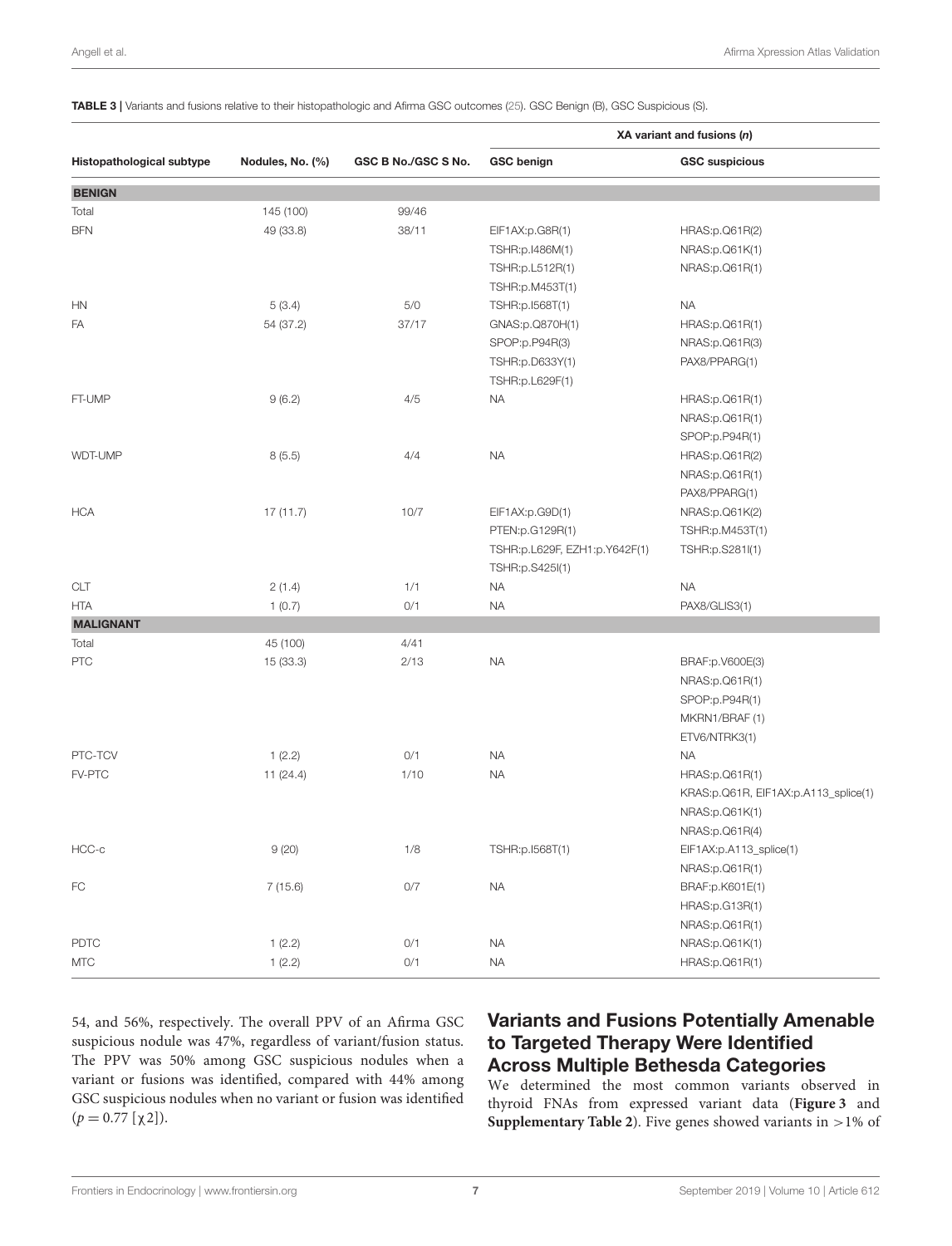

<span id="page-7-0"></span>FNAs: BRAF, NRAS, HRAS, TSHR, and SPOP. For individual variants, BRAF V600E was most common, followed by NRAS Q61R, HRAS Q61R, NRAS Q61K, TSHR M453T, and SPOP P94R (**[Supplementary Table 2](#page-9-0)**). NRAS and HRAS variants were primarily observed in Bethesda III/IV FNAs that were GSC Suspicious, while BRAF V600E was predominantly present in Bethesda V/VI FNAs. TSHR and SPOP variants were most frequently observed in GSC Benign FNAs (**[Figure 3](#page-7-0)**), which is consistent with other observations [\(11,](#page-10-27) [40\)](#page-11-1).

Fusions were also identified using whole-transcriptome RNA-seq. Fifty-two (5.5%) of the 943 samples harbored a fusion. The most common fusions were CCDC6/RET (aka RET/PTC1), PAX8/PPARG, and ETV6/NTRK3 (**[Figure 3](#page-7-0)** and **[Supplementary Table 3](#page-9-0)**). RET/PTC1 was primarily observed in Bethesda V/VI FNAs, while PAX8/PPARG was observed in Bethesda III/IV FNAs. ETV6/NTRK3 was observed across Bethesda III-VI. A subset of 31 fusion-containing samples with sufficient RNA were selected for testing by qPCR (**[Supplementary Table 4](#page-9-0)**). 100% of the RNA-seq detected fusions were also detected (i.e., confirmed) by qPCR. ALK fusions were also observed, although they were rare. EML4/ALK was observed twice in Bethesda VI samples and STRN/ALK was observed once in Bethesda III.

Overall, variants or fusions potentially amenable to targeted therapy involving AKT, ALK, BRAF, HRAS, KRAS, MET, NRAS, NTRK, PPARG, PTEN, and RET were identified across multiple Bethesda categories. Similarly, 4 RET point mutations suggestive of MTC were identified among Bethesda III-V samples (**[Supplementary Table 2](#page-9-0)**). All 4 were identified as positive by the Afirma GSC MTC classifier [\(25,](#page-10-13) [41\)](#page-11-2). Further, these variants may be somatic or germline and raise the possibility of multiple endocrine neoplasia type 2.

# 1% of Bethesda III/IV Nodules Harbor a TERT Promoter Variant, All Were in Combination With a RAS Variant and Were GSC Suspicious, and Most Were Histologically Benign

The DNA AmpliSeq panel included the TERT promoter. TERT promoter variants were observed in 15 samples of the 943 examined, across Bethesda categories (**[Table 4](#page-8-0)**), and all were called Afirma GSC suspicious: 1 Bethesda II (1.89%), 0 Bethesda III (0%), 7 Bethesda IV (3.48%), 2 Bethesda V (1.90%), and 6 Bethesda VI (5.61%). The Bethesda II sample was TERT C228T plus NRAS Q61K. All 7 Bethesda IV FNAs were TERT C228T plus RAS positive. Seven of eight Bethesda V and VI FNAs were TERT C228T plus BRAF V600E, with the remaining Bethesda VI sample TERT C228T positive in isolation. Fourteen of fifteen TERT C228T positive FNAs had paired histopathology (**[Table 4](#page-8-0)**). The Bethesda II sample was an FVPTC. In Bethesda IV, 5 FNAs were TERT C228T plus NRAS positive (4 Q61R and 1 Q61K) and 4/5 were histologically benign. Additionally, there were 2 FNAs that were positive for TERT C228T in combination with KRAS Q61R or HRAS Q61R, which were histologically malignant and benign, respectively. Finally, five Bethesda V and VI FNAs were TERT C228T in combination with BRAF V600E, and all 5 were histologically malignant. Three were PTC and two were PTC-TCV. The Bethesda VI sample with TERT C228T in isolation was an FC-v.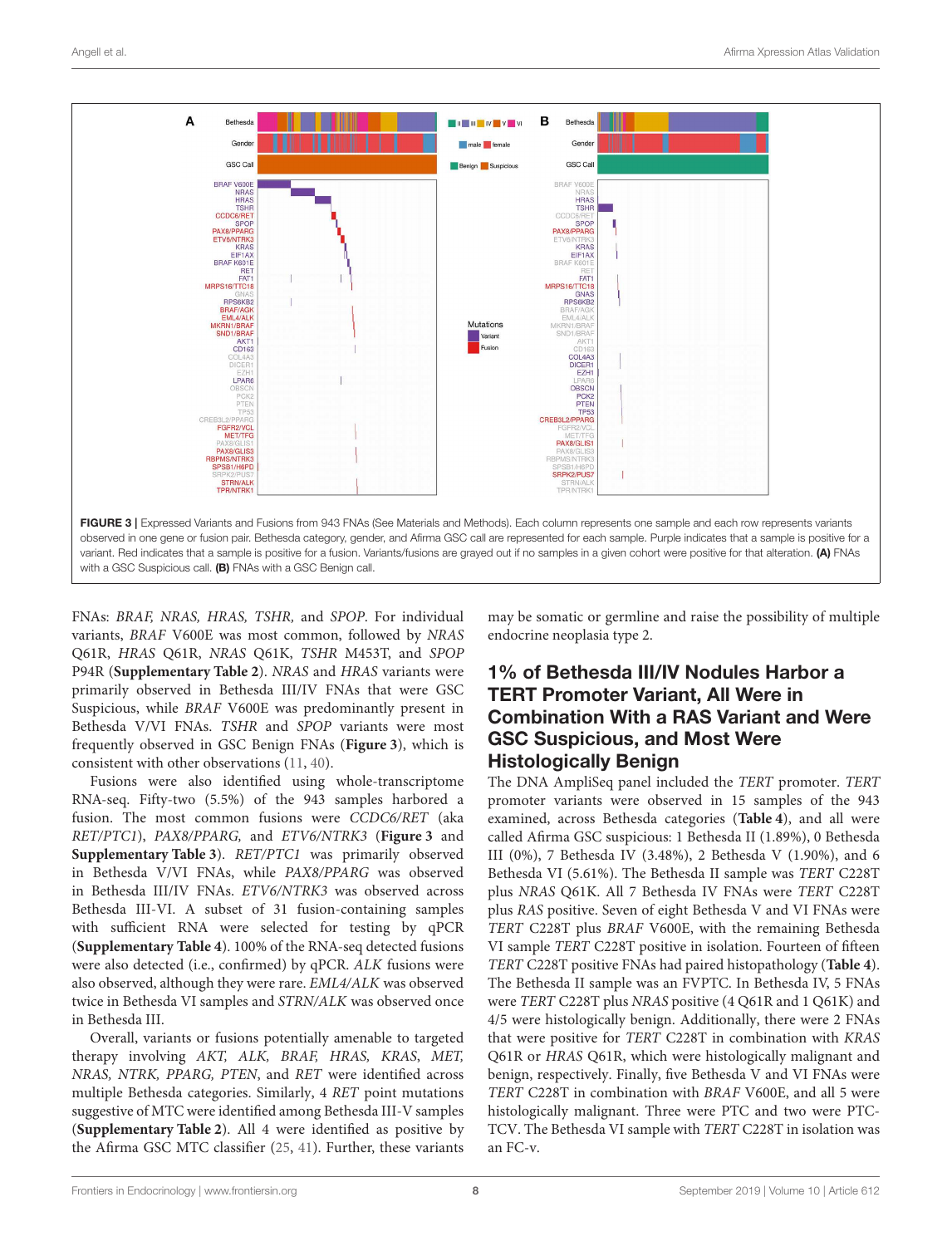<span id="page-8-0"></span>

| <b>Bethesda</b> | Histopathology | SubType      | Afirma GSC        | Variant       | <b>TERT Promoter Variant</b> |
|-----------------|----------------|--------------|-------------------|---------------|------------------------------|
| Bethesda II     | M              | <b>FVPTC</b> | <b>Suspicious</b> | NRAS:p.Q61K   | C228T                        |
| Bethesda IV     | B              | <b>HCA</b>   | Suspicious        | HRAS:p.Q61R   | C228T                        |
|                 | B              | <b>HCA</b>   | Suspicious        | NRAS:p.Q61K   | C228T                        |
|                 | B              | <b>NHP</b>   | Suspicious        | NRAS:p.Q61R   | C228T                        |
|                 | B              | FA           | Suspicious        | NRAS:p.Q61R   | C228T                        |
|                 | B              | WDT-UMP      | <b>Suspicious</b> | NRAS:p.Q61R   | C228T                        |
|                 | M              | <b>PTC</b>   | <b>Suspicious</b> | KRAS:p.Q61R   | C228T                        |
|                 | M              | $FC-v$       | Suspicious        | NRAS:p.Q61R   | C228T                        |
| Bethesda V      | M              | <b>PTC</b>   | Suspicious        | BRAF: p.V600E | C228T                        |
|                 | M              | <b>PTC</b>   | Suspicious        | BRAF: p.V600E | C228T                        |
| Bethesda VI     | M              | <b>PTC</b>   | <b>Suspicious</b> | BRAF: p.V600E | C228T                        |
|                 | M              | PTC-TCV      | Suspicious        | BRAF: p.V600E | C228T                        |
|                 | M              | PTC-TCV      | <b>Suspicious</b> | BRAF: p.V600E | C228T                        |
|                 | Unknown        | Unknown      | Suspicious        | BRAF: p.V600E | C228T                        |
|                 | M              | $FC-v$       | Suspicious        | None          | C228T                        |

*Histopathology is shown as Malignant (M) or Benign (B). See* [Table 1](#page-2-0) *for a list of subtype abbreviations. Unknown subtype has no histopathology information available.*

#### **DISCUSSION**

This study demonstrates the analytical and clinical validation in thyroid nodule evaluation of the Afirma Xpression Atlas (XA), which detects gene variants and fusions from a curated panel of 511 genes via dedicated FNA samples using whole-transcriptome RNA-sequencing. More than 96% of consecutive real-world samples received has sufficient quantity and quality to receive an XA result. The data show that agreement is high between fusion detection by XA and an alternative fusion detection method, and that a high proportion of variants observed in DNA are also detected in the expressed RNA. As expected, agreement is even higher when comparing variant detection between two different RNAbased methods. Intriguingly, we found the wild type allele to be preferentially expressed compared with the variant allele in some samples (**[Figure 1](#page-4-1)**), explaining some of the differences observed. Analytical studies show high reproducibility within plates and across reagent lots. Among Bethesda III/IV cytologically indeterminate nodules that were malignant, about half harbored a variant or fusion that was detected by XA. Detection of variants and fusions progressively increased along the Bethesda II to VI spectrum, and genomic findings potentially amenable to targeted therapeutics were identified across the Bethesda spectrum.

Afirma XA is not a cancer rule-out test. Among Bethesda III/IV nodules deemed suspicious by Afirma GSC and among Bethesda V/VI nodules, the impact of Afirma XA on nodule management extends beyond informing the risk of cancer when XA is negative or when XA is positive for a specific genomic alteration. Recent studies have begun to associate selected variant and fusions with BRAF V600E-like vs. RAS-like (or non-BRAF-non-RAS) pathway signaling, iodine metabolism, neoplasm histology, risk of lymph node metastasis, risk of recurrence, and risk of mortality [\(3,](#page-10-28) [9\)](#page-10-29). How much these prognostic associations will remain significant independent predictors when traditional predictors are considered is presently unknown. For instance, TERT promoter mutations predict disease-free survival and disease-specific survival, but this effect is diminished or eliminated when the variant occurs in the absence of a RAS or BRAF variant, or among low and intermediate ATA risk patients and stage I-II TNM patients [\(42\)](#page-11-3). Thus, for thyroid nodules seemingly confined to the thyroid gland and harboring Bethesda III-VI cytology, future studies may investigate how the preoperative identification of a presumed driver mutation may inform the pre-operative evaluation and surgical plan. For example, prospective randomized trials could investigate the roles of active surveillance or hemithyroidectomy for variants and fusions associated with a ∼50:50 chance of cancer, and/or those associated with less aggressive carcinomas. This may include nodules where a variant or fusion is not detected as some data suggests that such cancers may have less aggressive features when considering extrathyroidal extension, lymph node metastases, risk of recurrence, and risk of mortality [\(3,](#page-10-28) [9\)](#page-10-29). Similarly, prospective randomized trials could investigate the role of total thyroidectomy vs. hemithyroidectomy (or whether or not adjuvant radioactive iodine ablation or TSH suppression would be used) for cancers with variants thought to predict more aggressive tumor behavior that are nevertheless clinically confined to the thyroid gland.

For patients presenting with locally advanced thyroid cancer, genomic findings on XA may suggest the possibility of neoadjuvant therapy that may improve the outcome of a subsequent surgical resection [\(16,](#page-10-4) [43,](#page-11-4) [44\)](#page-11-5).

For patients with thyroid carcinoma in the neck or in distant sites that is refractory to radioactive iodine and may warrant systemic therapy, use of XA from FNAs of known thyroid cancer deposits may inform treatment selection, although confirmation testing by an approved companion diagnostic test may still be required for patients to access certain pharmaceuticals.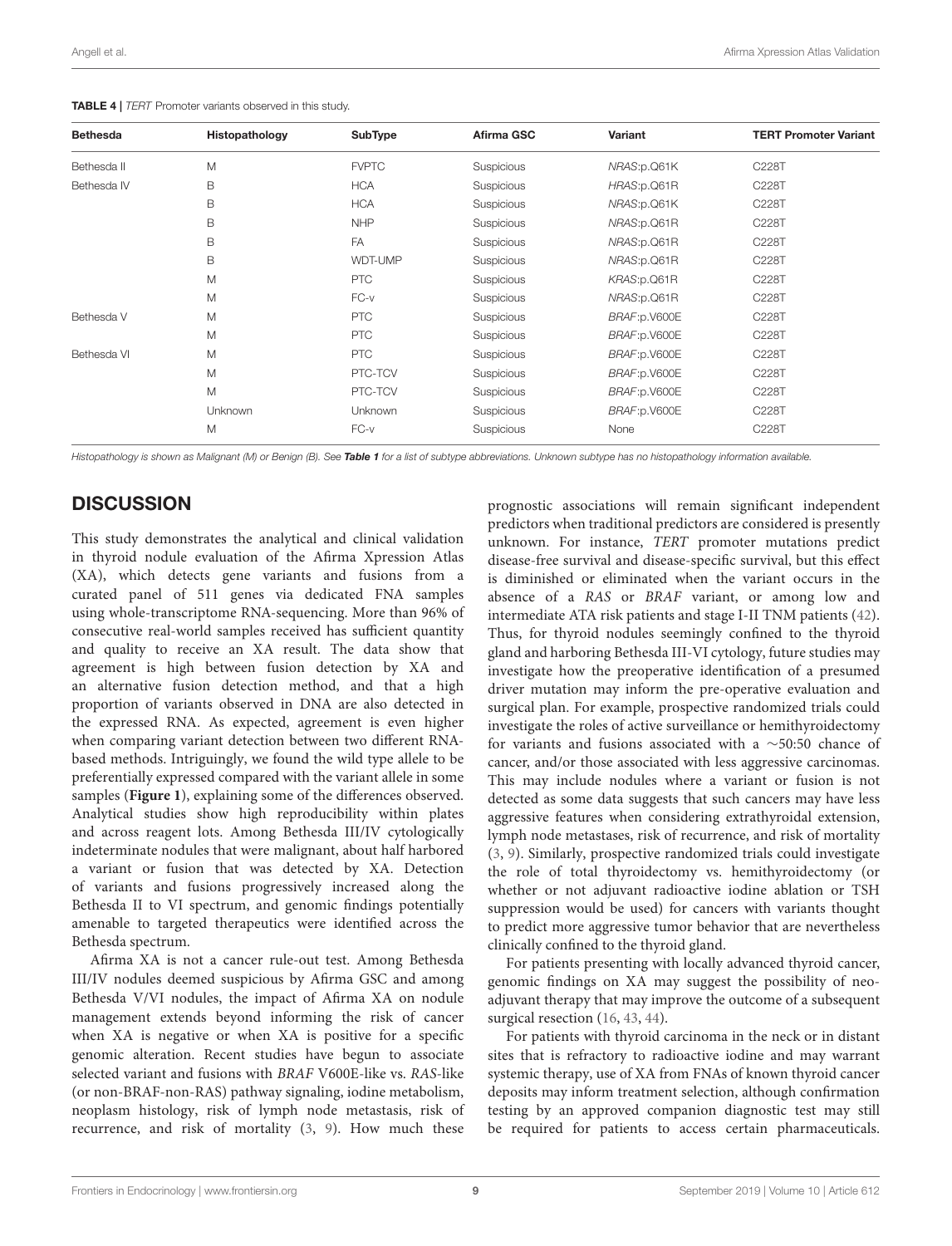Additionally, repeat testing from a site of disease progression during active treatment may provide additional genomic insights to potentially guide therapy [\(26\)](#page-10-14).

Limitations of measuring variants in expressed RNA include that some variants and fusions identified by an alternative method were not identified by XA. The reason for these differences is not known, nor is it known which test should ideally be considered "correct." While imperfect test sensitivity is one possibility, it is also possible that some DNA variants may not be expressed due to gene silencing, or very low expression levels. Such phenomenon may explain some discrepancies among BRAF V600E variants detected by qPCR that are negative by immunohistochemistry [\(45\)](#page-11-6). By employing a third variant detection methodology that used targeted sequencing of RNA templates, we have shown that some samples do have very low expression of the gene variants identified in DNA. The biological significance of such variants is unknown. The efficacy of targeted treatment aimed at non-expressed or poorly expressed genomic alterations may be diminished. Conversely, the vast majority of genomic abnormalities identified by XA were confirmed by the alternative method (**[Table 2](#page-4-0)**). An additional limitation of RNA sequencing is that variants in non-coding regions, such as TERT promotor variants, are not detected by this method. However, our data demonstrate that these variants are uncommon among cytologically indeterminate nodules (<1%) and in the vast majority of cases, found in tandem with a RAS variant. Moreover, we show that TERT promoter variants in combination with RAS variants can occur in benign lesions in Bethesda IV FNAs. While current opinion is that nodules with a RAS variant (with or without TERT promoter variant) should be surgically removed given their potential malignant or pre-malignant status, it is unclear if cancers harboring a TERT promoter variant plus a RAS or BRAF variant should be treated differently based on this genomic information independent from traditional prognostic factors for risks of recurrence and death, especially among lower-risk patients [\(42\)](#page-11-3). A DNA based detection method, or development of an RNA expression-based classifier, could be added to XA in the future should reporting of such nonexpressed variants be desired.

In clinical practice, XA testing is offered for Bethesda III/IV Afirma GSC suspicious nodules, FNA Bethesda V/VI nodules, and for known thyroid cancer metastases. The Afirma Xpression Atlas became commercially available to most of the United States in 2018. Samples for Afirma GSC and/or XA are collected with two dedicated FNA needle passes that must be expressed into the provided FNAprotect tube, properly stored locally to avoid exposure to heat, and are shipped in the provided container with frozen foam bricks to ensure receipt of high-quality RNA material. These validated collection and shipping procedures are identical to those used to formerly collect and ship Afirma GEC samples [\(46\)](#page-11-7). Detailed sample collection, packing, and shipping instructions are available on-line<sup>[12](#page-9-1)</sup>.

In summary, we have demonstrated clinical and analytical validation of the Afirma XA, which reports variants and fusions from a panel of 511 genes that have been associated with thyroid cancer. This added clinical information is intended to supplement clinical decision-making among patients with Bethesda III-VI nodules. Clinicians are to be reminded that most patients with thyroid cancer have an excellent prognosis, and the greatest impact of this added genomic information may be to facilitate treatment that is less aggressive, rather than more aggressive [\(47\)](#page-11-8). The information obtained from variants and fusions assessment may offer new precision medicine insights from diagnostic FNA samples and the opportunity to advance individualized patient care.

#### DATA AVAILABILITY

Restrictions apply to the datasets: The datasets for this manuscript are not publicly available because the dataset and the research methodologies are proprietary. Requests to access the datasets should be directed to GK, Ph.D.; Giulia@Veracyte.com.

#### ETHICS STATEMENT

This research was approved by the Copernicus Group Independent Review Board (Cary, North Carolina). A waiver of written informed consent was granted regarding de-identified biological materials from the CLIA laboratory. IRB approval and written Informed consent in accordance with the Declaration of Helsinki was provided by all patients whose samples were previously used for training and validation of the Afirma GSC as previously described [\(25,](#page-10-13) [38\)](#page-10-26).

### AUTHOR CONTRIBUTIONS

GK, JB, JH, PW, SK, and YH conceived and designed the study. JB, LW, PW, RK, SK, TA, and YH analyzed and interpreted the data. EC, GK, JB, LW, MC, MS, RK, SW, and TA drafted and critically revised the work for important intellectual content. SK and YH performed the bioinformatics and statistical analyses. All authors contributed to manuscript revision, read and approved the submitted version.

#### FUNDING

This research was funded by Veracyte, Inc.

### ACKNOWLEDGMENTS

We would like to thank Ed Tom, Duncan Whitney, Zhanzhi Hu, Mei Wong, Grazyna Fedorowicz, Manqiu Cao, Huimin Jiang, Jessica Anderson, Tami Tu, Maggie Dorosz, Jennifer Huiras, and Jing Lu for their contributions to laboratory studies and data analysis.

#### SUPPLEMENTARY MATERIAL

<span id="page-9-0"></span>The Supplementary Material for this article can be found [online at: https://www.frontiersin.org/articles/10.3389/fendo.](https://www.frontiersin.org/articles/10.3389/fendo.2019.00612/full#supplementary-material) 2019.00612/full#supplementary-material

<span id="page-9-1"></span> $^{12}\rm{www.afirma.com/physicians/practice-resources}$  $^{12}\rm{www.afirma.com/physicians/practice-resources}$  $^{12}\rm{www.afirma.com/physicians/practice-resources}$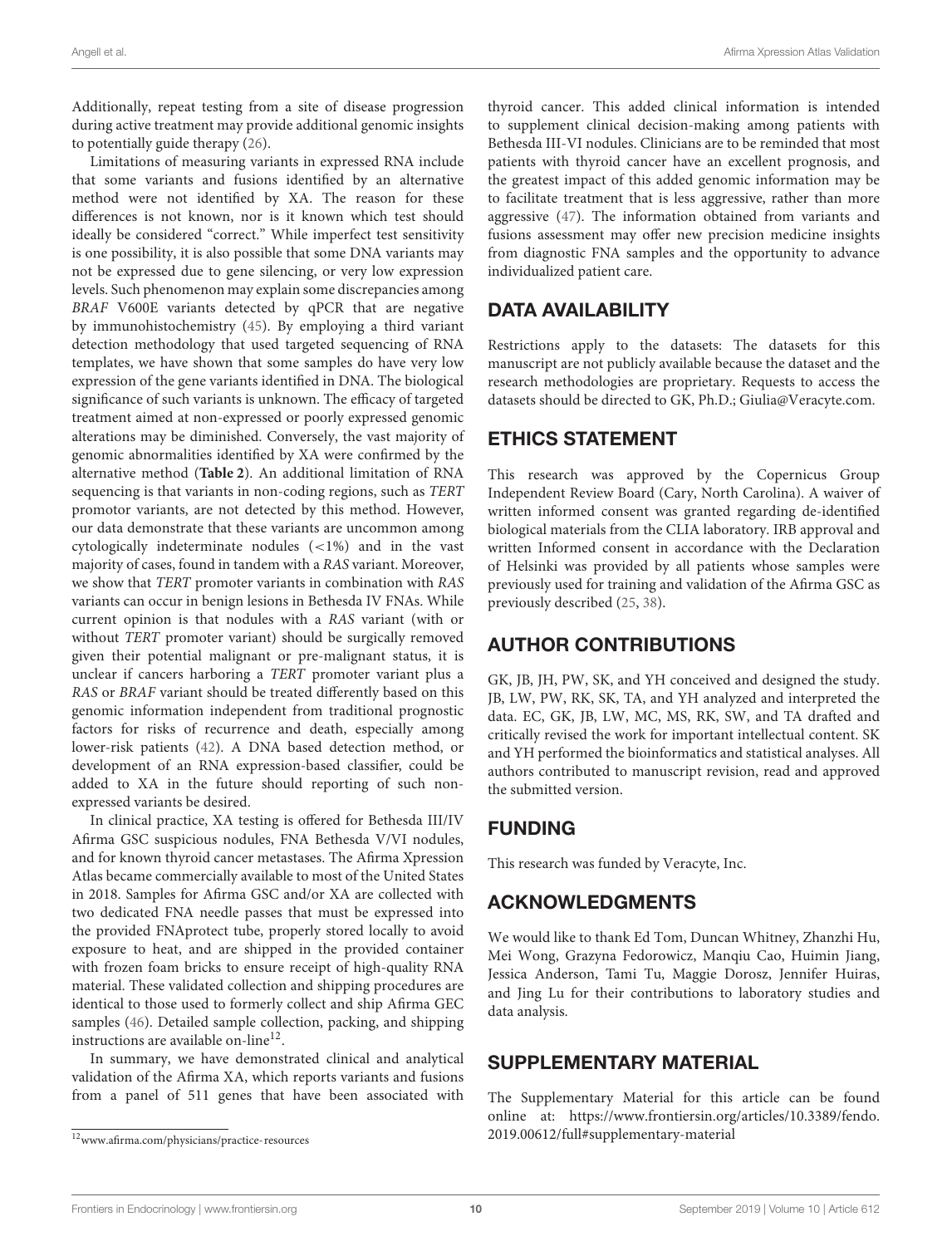#### **REFERENCES**

- <span id="page-10-0"></span>1. Stratton MR, Campbell PJ, Futreal PA. The cancer genome. Nature. (2009) 458:719–24. doi: [10.1038/nature07943](https://doi.org/10.1038/nature07943)
- <span id="page-10-1"></span>2. Agrawal N, Jiao Y, Sausen M, Leary R, Bettegowda C, Roberts NJ, et al. Exomic sequencing of medullary thyroid cancer reveals dominant and mutually exclusive oncogenic mutations in RET and RAS. J Clin Endocrinol Metab. (2013) 98:E364–369. doi: [10.1210/jc.2012-2703](https://doi.org/10.1210/jc.2012-2703)
- <span id="page-10-28"></span>3. Cancer Genome Atlas Research Network. Integrated genomic characterization of papillary thyroid carcinoma. Cell. (2014) 159:676–90. doi: [10.1016/j.cell.2014.09.050](https://doi.org/10.1016/j.cell.2014.09.050)
- 4. Costa V, Esposito R, Ziviello C, Sepe R, Bim LV, Cacciola NA, et al. New somatic mutations and WNK1-B4GALNT3 gene fusion in papillary thyroid carcinoma. Oncotarget. (2015) 6:11242–51. doi: [10.18632/oncotarget.3593](https://doi.org/10.18632/oncotarget.3593)
- 5. Jung SH, Kim MS, Jung CK, Park HC, Kim SY, Liu J, et al. Mutational burdens and evolutionary ages of thyroid follicular adenoma are comparable to those of follicular carcinoma. Oncotarget. (2016) 7:69638–48. doi: [10.18632/oncotarget.11922](https://doi.org/10.18632/oncotarget.11922)
- <span id="page-10-19"></span>6. Pagan M, Kloos RT, Lin CF, Travers KJ, Matsuzaki H, Tom EY, et al. The diagnostic application of RNA sequencing in patients with thyroid cancer: an analysis of 851 variants and 133 fusions in 524 genes. BMC Bioinform. (2016) 17(Suppl. 1):6. doi: [10.1186/s12859-015-0849-9](https://doi.org/10.1186/s12859-015-0849-9)
- 7. Pan W, Zhou L, Ge M, Zhang B, Yang X, Xiong X, et al. Whole exome sequencing identifies lncRNA GAS8-AS1 and LPAR4 as novel papillary thyroid carcinoma driver alternations. Hum Mol Genet. (2016) 25:1875–84. doi: [10.1093/hmg/ddw056](https://doi.org/10.1093/hmg/ddw056)
- 8. Siraj AK, Masoodi T, Bu R, Beg S, Al-Sobhi SS, Al-Dayel F, et al. Genomic profiling of thyroid cancer reveals a role for thyroglobulin in metastasis. Am J Hum Genet. (2016) 98:1170–80. doi: [10.1016/j.ajhg.2016.04.014](https://doi.org/10.1016/j.ajhg.2016.04.014)
- <span id="page-10-29"></span>9. Yoo SK, Lee S, Kim SJ, Jee HG, Kim BA, Cho H, et al. Comprehensive analysis of the transcriptional and mutational landscape of follicular and papillary thyroid cancers. PLoS Genet. (2016) 12:e1006239. doi: [10.1371/journal.pgen.1006239](https://doi.org/10.1371/journal.pgen.1006239)
- 10. Lu Z, Zhang Y, Feng D, Sheng J, Yang W, Liu B. Targeted next generation sequencing identifies somatic mutations and gene fusions in papillary thyroid carcinoma. Oncotarget. (2017) 8:45784–92. doi: [10.18632/oncotarget.17412](https://doi.org/10.18632/oncotarget.17412)
- <span id="page-10-27"></span>11. Ye L, Zhou X, Huang F, Wang W, Qi Y, Xu H, et al. The genetic landscape of benign thyroid nodules revealed by whole exome and transcriptome sequencing. Nat Commun. (2017) 8:15533. doi: [10.1038/ncomms15533](https://doi.org/10.1038/ncomms15533)
- 12. Ganly I, Makarov V, Deraje S, Dong Y, Reznik E, Seshan V, et al. Integrated genomic analysis of hurthle cell cancer reveals oncogenic drivers, recurrent mitochondrial mutations, and unique chromosomal landscapes. Cancer Cell. (2018) 34:256–70 e255. doi: [10.1016/j.ccell.2018.07.002](https://doi.org/10.1016/j.ccell.2018.07.002)
- 13. Gopal RK, Kubler K, Calvo SE, Polak P, Livitz D, Rosebrock D, et al. Widespread chromosomal losses and mitochondrial DNA alterations as genetic drivers in hurthle cell carcinoma. Cancer Cell. (2018) 34:242–55 e245. doi: [10.1016/j.ccell.2018.06.013](https://doi.org/10.1016/j.ccell.2018.06.013)
- <span id="page-10-2"></span>14. Pozdeyev N, Gay LM, Sokol ES, Hartmaier R, Deaver KE, Davis S, et al. Genetic analysis of 779 advanced differentiated and anaplastic thyroid cancers. Clin Cancer Res. (2018) 24:3059–68. doi: [10.1158/1078-0432.CCR-18-0373](https://doi.org/10.1158/1078-0432.CCR-18-0373)
- <span id="page-10-3"></span>15. Drilon A, Siena S, Ou SI, Patel M, Ahn MJ, Lee J, et al. Safety and antitumor activity of the multitargeted pan-TRK, ROS1, and ALK inhibitor entrectinib: combined results from two phase I trials (ALKA-372-001 and STARTRK-1). Cancer Discov. (2017) 7:400–9. doi: [10.1158/2159-8290.CD-16-1237](https://doi.org/10.1158/2159-8290.CD-16-1237)
- <span id="page-10-4"></span>16. Rao SN, Cabanillas ME. Navigating systemic therapy in advanced thyroid carcinoma: from standard of care to personalized therapy and beyond. J Endocr Soc. (2018) 2:1109–30. doi: [10.1210/js.2018-00180](https://doi.org/10.1210/js.2018-00180)
- <span id="page-10-5"></span>17. Subbiah V, Kreitman RJ, Wainberg ZA, Cho JY, Schellens JHM, Soria JC, et al. Dabrafenib and trametinib treatment in patients with locally advanced or metastatic BRAF V600-mutant anaplastic thyroid cancer. J Clin Oncol. (2018) 36:7–13. doi: [10.1200/JCO.2017.73.6785](https://doi.org/10.1200/JCO.2017.73.6785)
- <span id="page-10-6"></span>18. Untch BR, Dos Anjos V, Garcia-Rendueles MER, Knauf JA, Krishnamoorthy GP, Saqcena M, et al. Tipifarnib inhibits HRASdriven dedifferentiated thyroid cancers. Cancer Res. (2018) 78:4642–57. doi: [10.1158/0008-5472.CAN-17-1925](https://doi.org/10.1158/0008-5472.CAN-17-1925)
- <span id="page-10-7"></span>19. Tian T, Li X, Zhang J. mTOR signaling in cancer and mTOR inhibitors in solid tumor targeting therapy. Int J Mol Sci. (2019) 20:E755. doi: [10.3390/ijms20030755](https://doi.org/10.3390/ijms20030755)
- <span id="page-10-8"></span>20. Drilon A, Laetsch TW, Kummar S, DuBois SG, Lassen UN, Demetri GD, et al. Efficacy of larotrectinib in TRK fusion-positive cancers in adults and children. N Engl J Med[. \(2018\) 378:731–9. doi: 10.1056/NEJMoa17](https://doi.org/10.1056/NEJMoa1714448) 14448
- <span id="page-10-9"></span>21. Thorpe LM, Yuzugullu H, Zhao JJ. PI3K in cancer: divergent roles of isoforms, modes of activation and therapeutic targeting. Nat Rev Cancer. (2015) 15:7–24. doi: [10.1038/nrc3860](https://doi.org/10.1038/nrc3860)
- <span id="page-10-10"></span>22. Hu M, Taylor M, Wirth LJ, Zhu VW, Doebele RC, Lee D, et al. Clinical activity of selective RET inhibitor, BLU-667, in advanced RET-altered thyroid cancers: updated results from the phage 1 ARROW study (short call oral 5). Thyroid. (2018) 28, A-170.
- <span id="page-10-11"></span>23. Wirth LJ, Cabanillas ME, Sherman E, Solomon B, Leboulleux S, Robinson B, et al. Clinical activity of LOXO-292, a highly selective RET inhibitor, in patients with RET-altered thyroid cancers (short call oral 6). Thyroid. (2018) 28, A-171.
- <span id="page-10-12"></span>24. Marcus L, Lemery SJ, Keegan P, Pazdur R. FDA approval summary: pembrolizumab for the treatment of microsatellite instability-high solid tumors. Clin Cancer Res. (2019) 25:3753–8. doi: [10.1158/1078-0432.CCR-18-4070](https://doi.org/10.1158/1078-0432.CCR-18-4070)
- <span id="page-10-13"></span>25. Patel KN, Angell TE, Babiarz J, Barth NM, Blevins T, Duh QY, et al. Performance of a genomic sequencing classifier for the preoperative diagnosis of cytologically indeterminate thyroid nodules. JAMA Surg. (2018) 153:817– 24. doi: [10.1001/jamasurg.2018.1153](https://doi.org/10.1001/jamasurg.2018.1153)
- <span id="page-10-14"></span>26. Ali SZ, Siperstein A, Sadow PM, Golding AC, Kennedy GC, Kloos RT, et al. Extending expressed RNA genomics from surgical decision making for cytologically indeterminate thyroid nodules to targeting therapies for metastatic thyroid cancer. Cancer Cytopathol. (2019). doi: [10.1002/cncy.22132.](https://doi.org/10.1002/cncy.22132) [Epub ahead of print].
- <span id="page-10-15"></span>27. Cibas ES, Ali SZ. The 2017 bethesda system for reporting Thyroid Cytopathology. Thyroid. (2017) 27:1341–6. doi: [10.1089/thy.2017.0500](https://doi.org/10.1089/thy.2017.0500)
- <span id="page-10-16"></span>28. Parkinson D, Aziz S, Bentley R, Johnson SJ. Thyroid cytology-histology correlation using the RCPath terminology for thyroid cytology reporting. J Clin Pathol. (2017) 70:648–55. doi: [10.1136/jclinpath-2016-204022](https://doi.org/10.1136/jclinpath-2016-204022)
- <span id="page-10-17"></span>29. Angell TE, Heller HT, Cibas ES, Barletta JA, Kim MI, Krane JF, et al. Independent comparison of the afirma genomic sequencing classifier and gene expression classifier for cytologically indeterminate Thyroid Nodules. Thyroid. (2019) 29:650–6. doi: [10.1089/thy.2018.0726](https://doi.org/10.1089/thy.2018.0726)
- 30. Endo M, Nabhan F, Porter K, Roll K, Shirley L, Azaryan I, et al. Afirma gene sequencing classifier compared to gene expression classifier in indeterminate Thyroid Nodules. Thyroid. (2019) 29:1115–24. doi: [10.1089/thy.2018.0733](https://doi.org/10.1089/thy.2018.0733)
- <span id="page-10-18"></span>31. Harrell RM, Eyerly-Webb SA, Golding AC, Edwards CM, Bimston DN. Statistical comparison of afirma gsc and afirma gec outcomes in a community endocrine surgical practice: early findings. Endocr Pract. (2019) 25:161–4. doi: [10.4158/EP-2018-0395](https://doi.org/10.4158/EP-2018-0395)
- <span id="page-10-20"></span>32. Dobin A, Davis CA, Schlesinger F, Drenkow J, Zaleski C, Jha S, et al. STAR: ultrafast universal RNA-seq aligner. Bioinformatics. (2013) 29:15–21. doi: [10.1093/bioinformatics/bts635](https://doi.org/10.1093/bioinformatics/bts635)
- <span id="page-10-21"></span>33. Haas B, Dobin A, Stransky N, Li B, Yang X, Tickle T, et al. STAR-Fusion: fast and accurate fusion transcript detection from RNA-Seq. bioRxiv. (2017). doi: [10.1101/120295](https://doi.org/10.1101/120295)
- <span id="page-10-22"></span>34. McKenna A, Hanna M, Banks E, Sivachenko A, Cibulskis K, Kernytsky A, et al. The Genome Analysis Toolkit: a MapReduce framework for analyzing next-generation DNA sequencing data. Genome Res. (2010) 20:1297–303. doi: [10.1101/gr.107524.110](https://doi.org/10.1101/gr.107524.110)
- <span id="page-10-23"></span>35. DePristo MA, Banks E, Poplin R, Garimella KV, Maguire JR, Hartl C, et al. A framework for variation discovery and genotyping using next-generation DNA sequencing data. Nat Genet. (2011) 43:491–8. doi: [10.1038/ng.806](https://doi.org/10.1038/ng.806)
- <span id="page-10-24"></span>36. Van der Auwera GA, Carneiro MO, Hartl C, Poplin R, Del Angel G, Levy-Moonshine A, et al. From FastQ data to high confidence variant calls: the Genome Analysis Toolkit best practices pipeline. Curr Protoc Bioinformatics. (2013) 43, 11–33. doi: [10.1002/0471250953.bi1110s43](https://doi.org/10.1002/0471250953.bi1110s43)
- <span id="page-10-25"></span>37. Diggans J, Kim SY, Hu Z, Pankratz D, Wong M, Reynolds J, et al. Machine learning from concept to clinic: reliable detection of BRAF V600E DNA mutations in thyroid nodules using high-dimensional RNA expression data. Pac Symp Biocomput. (2015) 371–82.
- <span id="page-10-26"></span>38. Alexander EK, Kennedy GC, Baloch ZW, Cibas ES, Chudova D, Diggans J, et al. Preoperative diagnosis of benign thyroid nodules with indeterminate cytology. N Engl J Med. (2012) 367:705–15. doi: [10.1056/NEJMoa1203208](https://doi.org/10.1056/NEJMoa1203208)